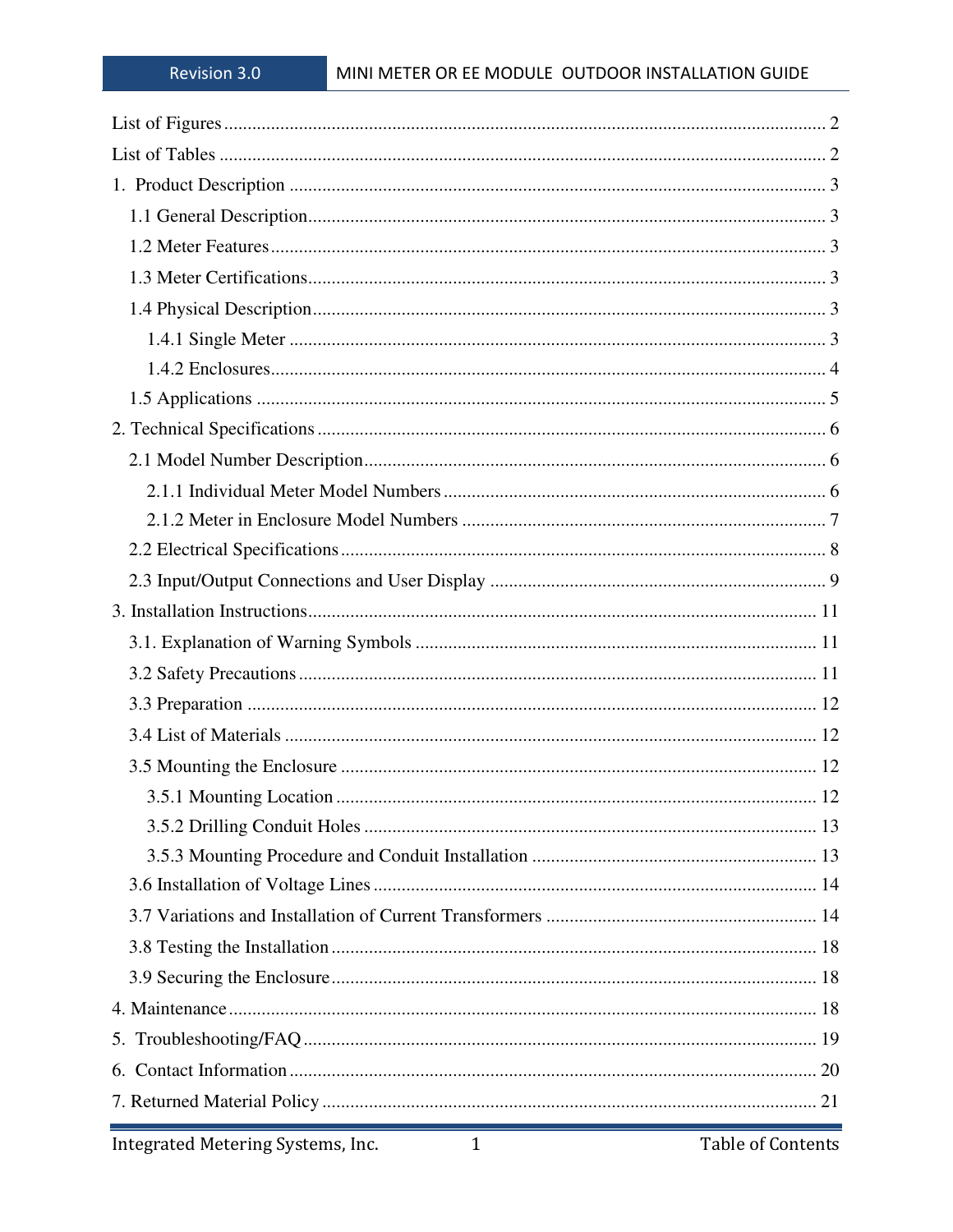## **List of Figures**

## **List of Tables**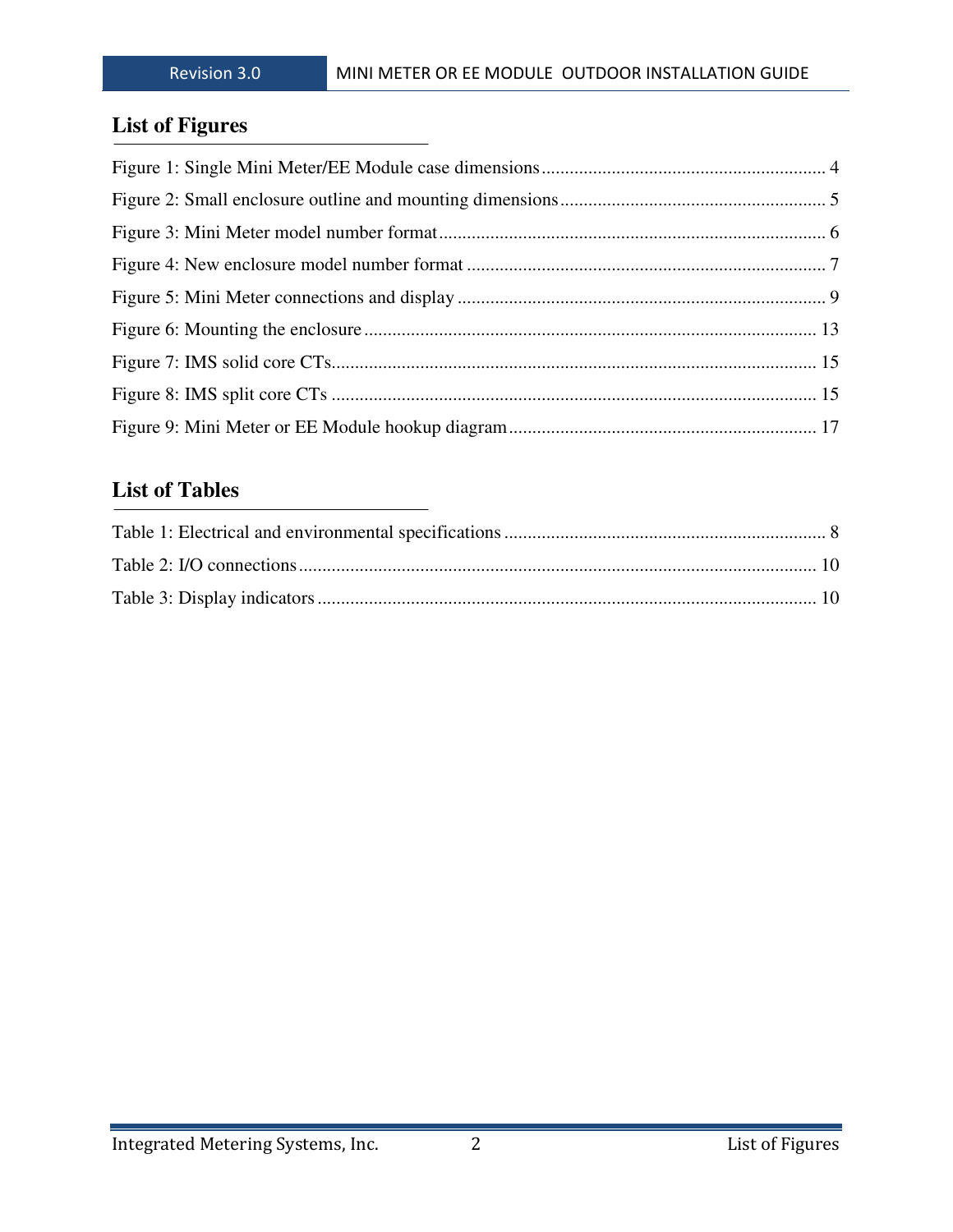## **1. Product Description**

## 1.1 General Description

The IMS Mini Meter is a self-powered, current transformer (CT) rated electronic kilowatthour (kWh) meter designed for permanent connection to an electrical service. Mini Meters come in single element (2-wire) and dual element (3-wire) configurations. This guide is for use with the single unit outdoor enclosure.

#### 1.2 Meter Features

- Revenue-grade accuracy with solid-core or easy to install split core CTs
- Built in LCD or external mechanical counter
- Multiple load monitoring with a single meter
- Encapsulated model for harsh environments (model number prefixes EE)
- AMR compatible isolated pulse outputs
- Reverse-phase LED indicator
- 10-year warranty

## 1.3 Meter Certifications

- UL Listed (100A & 200A models only) for use in the US or Canada
- Conforms to accuracy requirements set forth in ANSI C12.1
- Certified to California Division of Measurement Standards
- Approved by the California Energy Commission for use in the California Solar Initiative's Performance Based Incentive Program
- Approved by State of Maryland Public Service Commission in accordance with applicable ANSI C12.1 requirements

## 1.4 Physical Description

#### 1.4.1 Single Meter

Figure 1 on the following page shows the dimensions of a single Mini Meter or EE Module case and cover.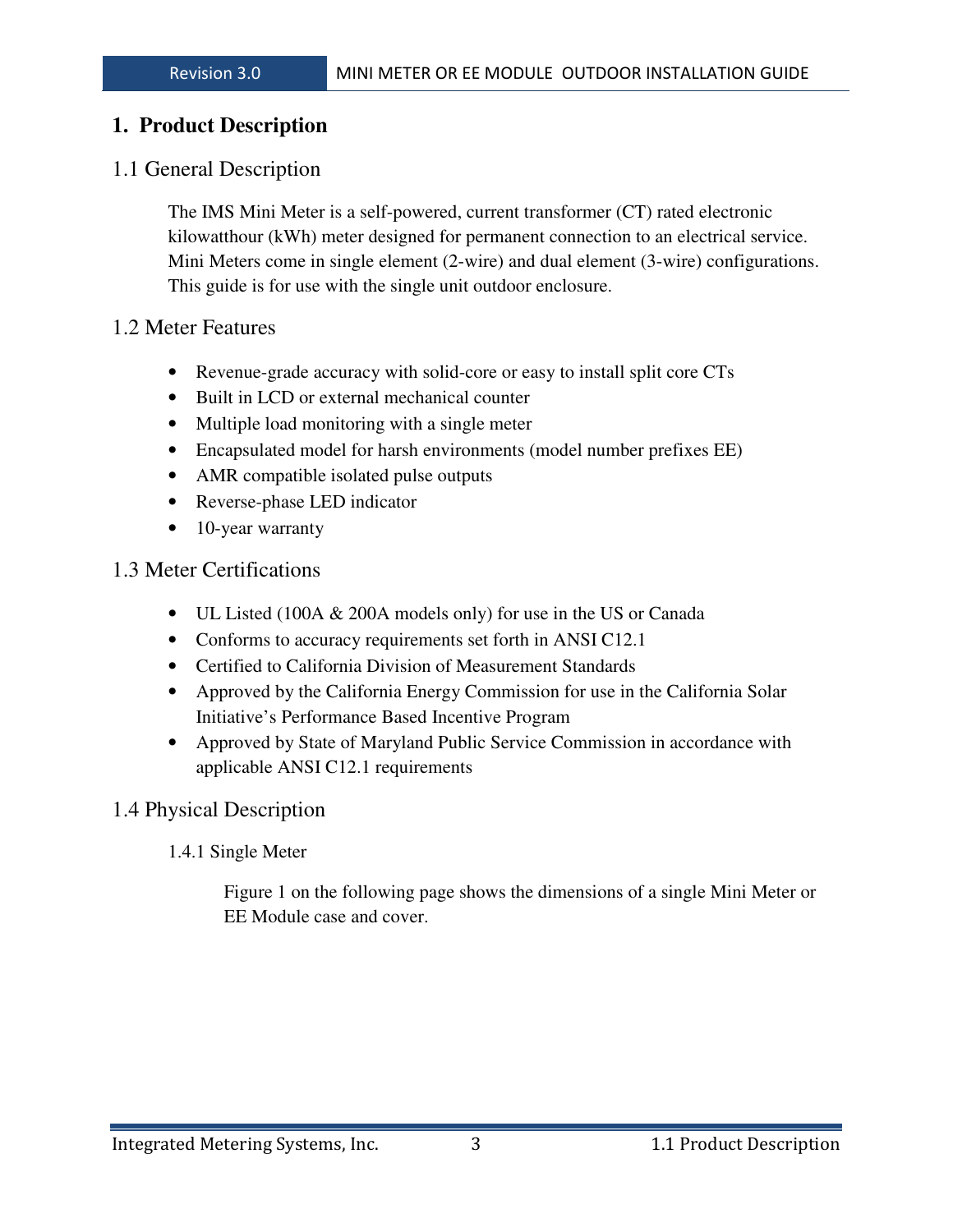

Figure 1: Single Mini Meter/EE Module case dimensions

#### 1.4.2 Enclosures

Mini Meter and EE Module small enclosures are manufactured by Bud Industries, Inc. (www.budind.com). The outline and mounting drawing for the small enclosure is shown below in Figure 2. More detailed specification sheets are available from the Bud website, part number NBB-15240.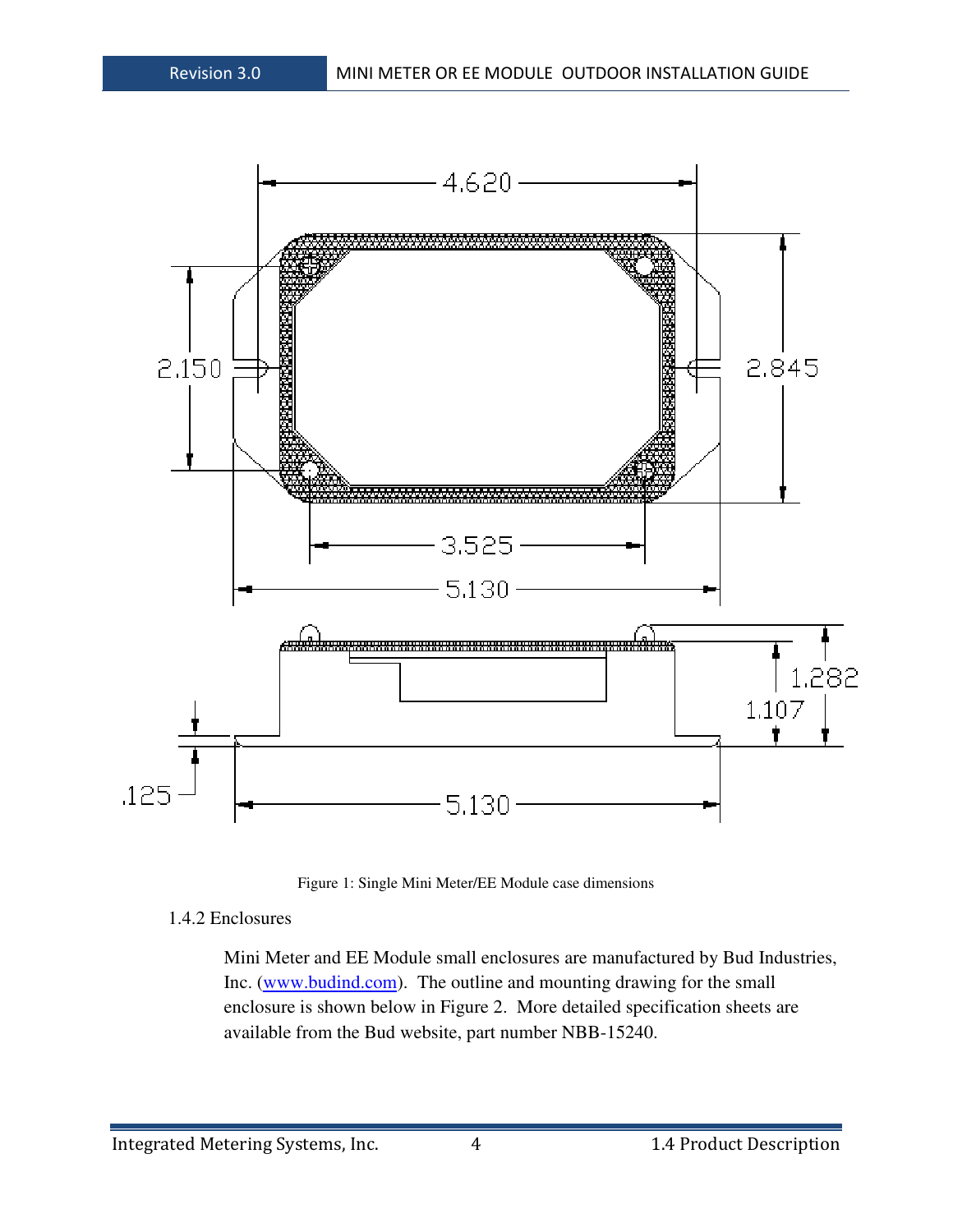

Figure 2: Small enclosure outline and mounting dimensions

## 1.5 Applications

- **Apartments**
- **Marinas**
- Mobile Home Parks
- Campgrounds
- Anywhere accurate electric submetering is needed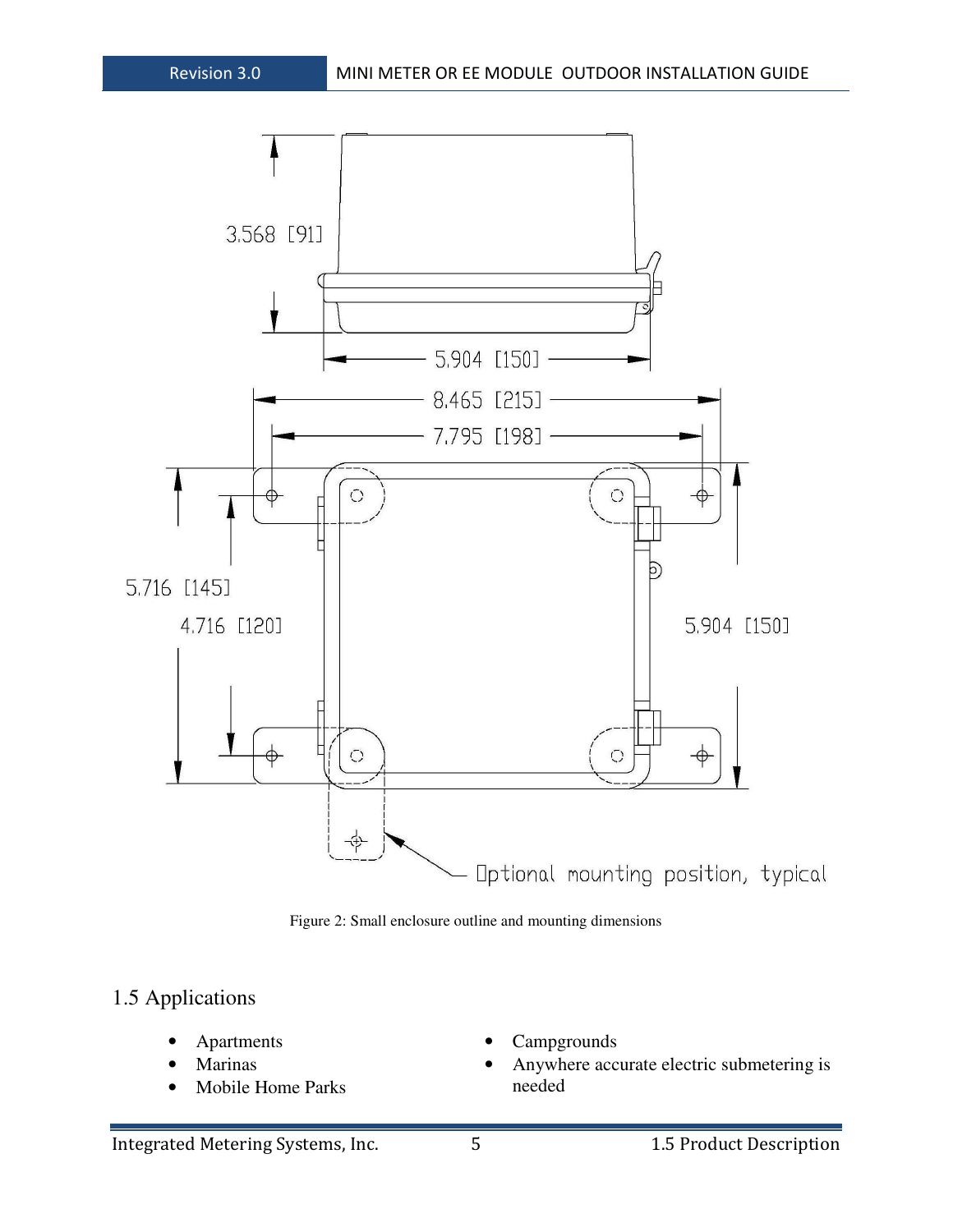### **2. Technical Specifications**

### 2.1 Model Number Description

2.1.1 Individual Meter Model Numbers

The Mini Meter model number format is shown below and in Figure 3. The breakdown of the model number is as follows:



Figure 3: Mini Meter model number format

- 1. MM indicates a Mini Meter Product; EE denotes epoxy encapsulated versions
- 2. Meter configuration
	- S Single Element Meter
	- D Dual Element Meter
- 3. Rated Voltage (L1 or L2 to Neutral)
- 4. CT Ratio
	- 1001 100:0.1
	- 2001 200:0.1
	- 2002 200:0.2
	- $4001 400:0.1$
- 5. Outputs

T – Provided with 0.1 kWh and 0.01 kWh isolated outputs and 0.1 kWh counter output

Blank – Provided with 1.0 kWh, 0.1 kWh, and 0.01 kWh isolated outputs and 1.0 kWh counter output

6. Counter

SCC – Self Contained Counter (built-in LCD) Blank – Not provided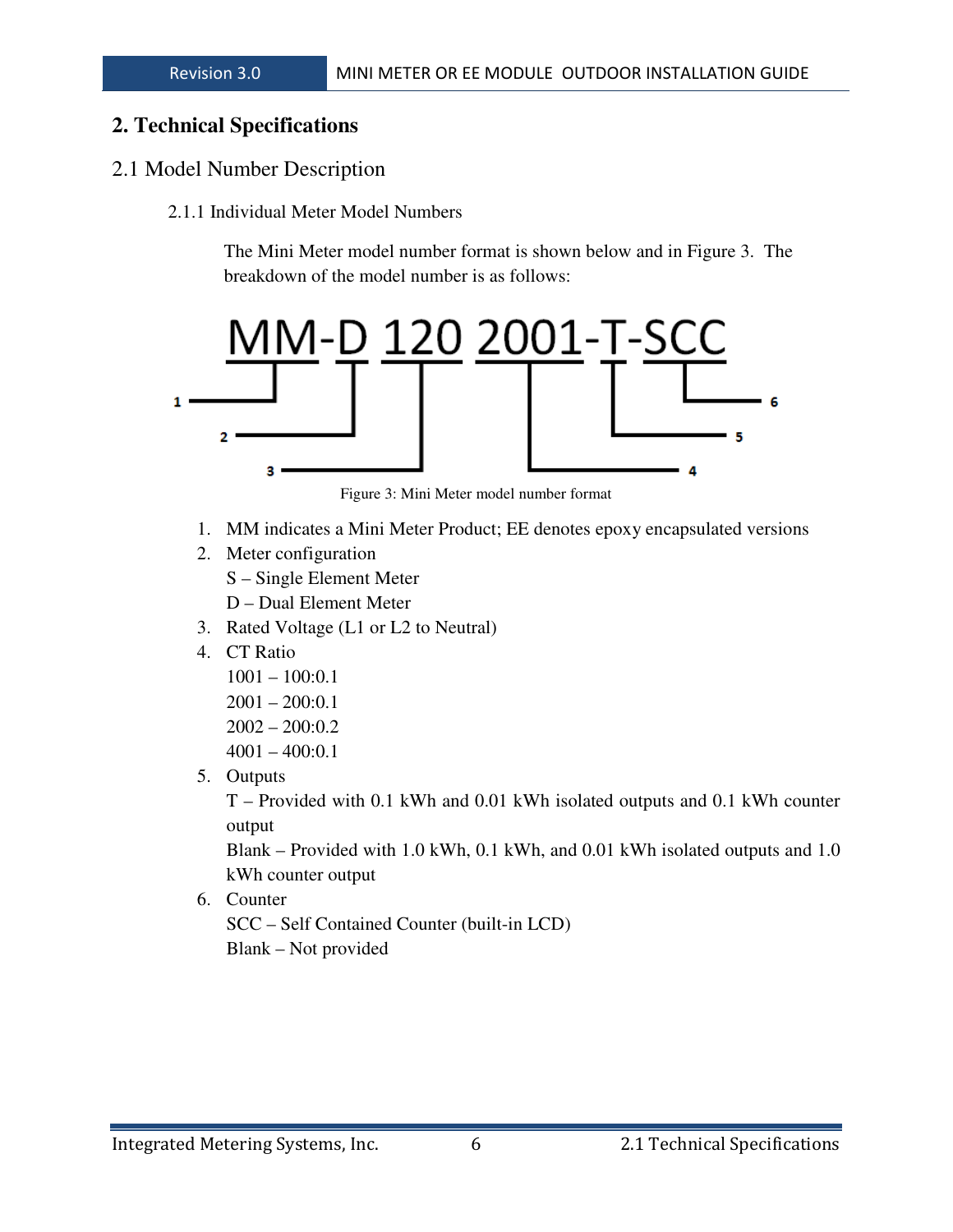#### 2.1.2 Meter in Enclosure Model Numbers

Enclosure model numbers were recently changed to supply more precise information. The old model number (MMD or MMS – PKG – O) has been replaced with the format shown in Figure 4.



Figure 4: New enclosure model number format

- 1. Meter Type
	- MS Single Element Mini Meter (1-phase, 2-wire)

MD – Dual Element Mini Meter (1 or 2-phase, 3-wire)

ES – Single Element EE module (1-phase, 2-wire)

- ED Dual Element EE module (1 or 2-phase, 3-wire)
- 2. Voltage

120 – 120V (1-phase, 2-wire) (Single Element only)

240 – 240V (1 or 2-phase, 3-wire) (Works with 208V applications as well) For Single Element Models (MS and ES), 1PH 2W: Voltage rating is Phase-to-**Neutral** 

For Dual Element Models (MD and ED), 1PH 3W, 2PH 3W: Voltage rating is Phase-to-Phase

- 3. Enclosure Size S – Small outdoor enclosure
- 4. Number of Meters Enclosed
- 5. Counter Type
	- MO Mechanical 1 kWh
	- TO Mechanical 1/10 kWh
	- SO Self-contained LCD
	- XO No Counter
- 6. CT Ratio
	- 011 100:0.1
	- $021 200:0.1$
	- $022 200:0.2$
	- 044 400:0.1
- 7. Additional Options 00 – No Options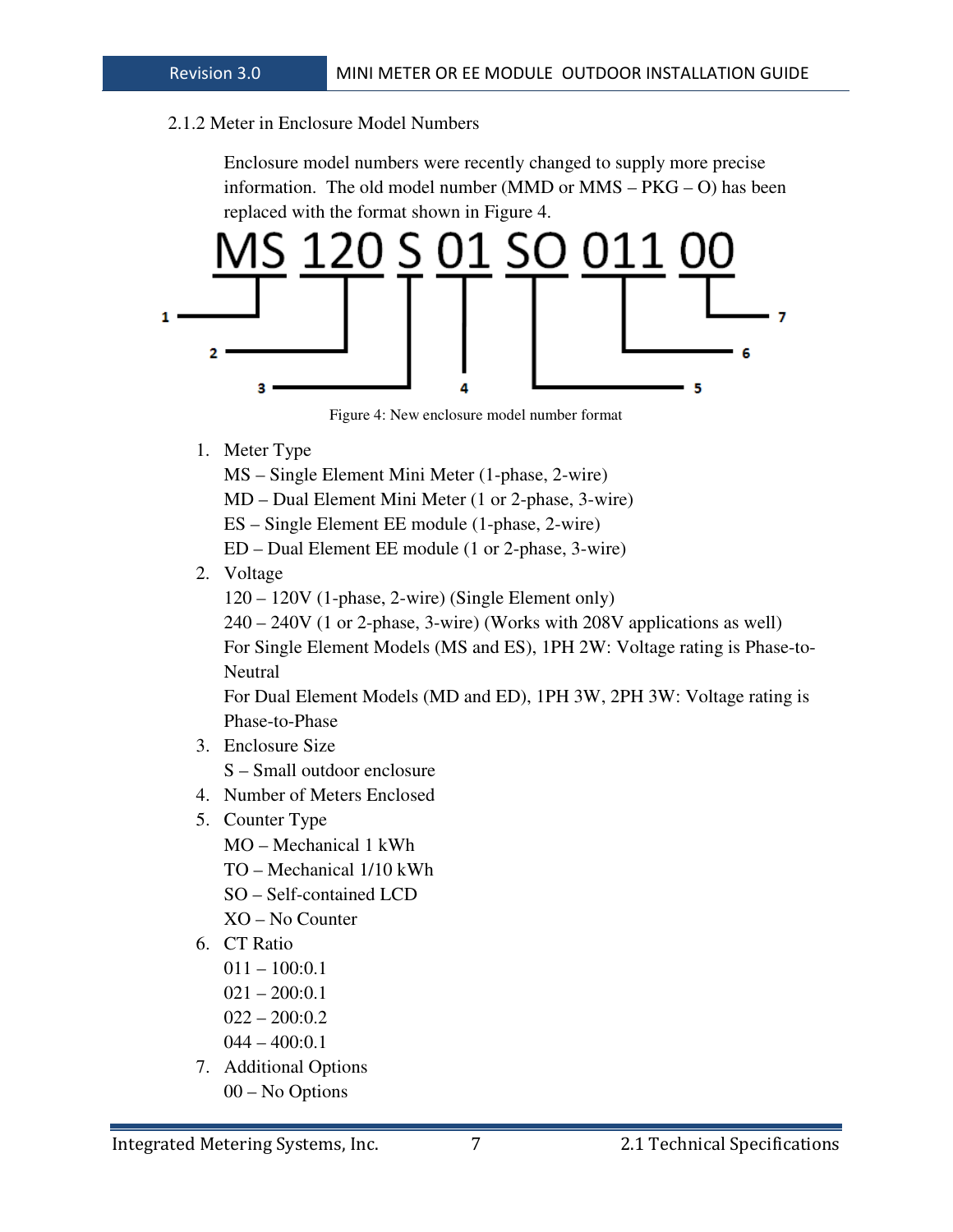#### 2.2 Electrical Specifications

Mini Meters and EE Modules fall under UL Circuit Category III: a device for measurements performed in the building installation. The electrical specifications for Mini Meters are given in the table below.

| Input Configurations                                                             | 1 Phase, 2 wire<br>1 or 2 Phase, 3 wire                                                                                                                                                          |
|----------------------------------------------------------------------------------|--------------------------------------------------------------------------------------------------------------------------------------------------------------------------------------------------|
| <b>Supply Voltage Range</b><br>(L1 or L2 to Neutral)                             | Min. 102 VAC<br>Max. 138 VAC                                                                                                                                                                     |
| Maximum Input Power, L1 and L2                                                   | 8 VA                                                                                                                                                                                             |
| Maximum Rated Current <sup>1</sup>                                               | 440 A primary for 400 A models<br>220 A primary for 200 A models<br>110 A primary for 100 A models<br>0.11 A secondary for 0.1 A secondary models<br>0.22 A secondary for 0.2 A secondary models |
| Line Frequency                                                                   | 50-60 Hz                                                                                                                                                                                         |
| <b>Power Factor Range</b>                                                        | $0.5$ to 1.0, leading or lagging                                                                                                                                                                 |
| Accuracy                                                                         | $+/- 0.5\%$ of registration @ 1.0pf. 2 to 200 A<br>$+/- 0.75\%$ of registration @ 0.5pf, 2 to 200 A                                                                                              |
| <b>Operating Temperature Range</b>                                               | $-30$ to $+60$ degrees C                                                                                                                                                                         |
| Rated Pollution Degree <sup>2</sup>                                              | $\overline{2}$                                                                                                                                                                                   |
| <b>Rated Relative Humidity</b>                                                   | 80%                                                                                                                                                                                              |
| <b>Terminal Blocks:</b><br>Dinkle/International Connector<br>EK508-11P or equiv. | 4.4 in-lb of torque maximum                                                                                                                                                                      |

Table 1: Electrical and environmental specifications

<sup>1</sup>Product approved for use with included IMS Current Transformers, as follows: 400A: Part number CT400148SO or CT400148SO-1.5 or CT400148SP-142 200A: Part number CT200124XX or CT200148XX or CT200148XXSO-0.72 or CT200148SP-095 100A: Part number CT100124XX or CT100148XX or CT100148XXSO-0.72 or CT100148SP-095 <sup>2</sup>Pollution Degree 2: Normally only non-conductive pollution occurs. Occasionally, however, a temporary conductivity caused by condensation must be expected.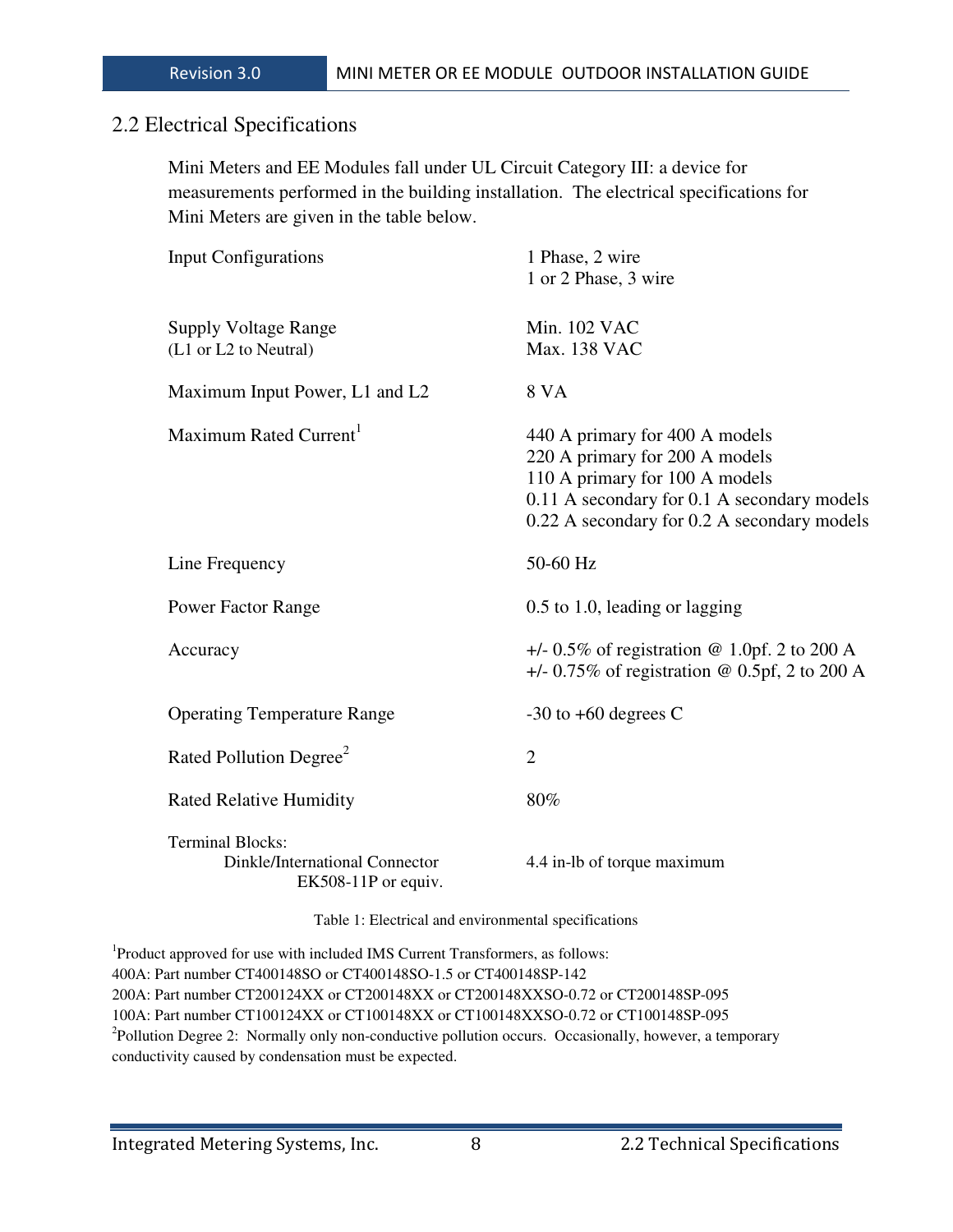## 2.3 Input/Output Connections and User Display



Figure 5: Mini Meter connections and display

| <b>Voltage Inputs (wire connections)</b> | <b>Description</b>                                                                            |
|------------------------------------------|-----------------------------------------------------------------------------------------------|
| L1                                       | Black wire, voltage input, Line 1, 120V with<br>respect to neutral                            |
| N                                        | White wire, Neutral input                                                                     |
| L2                                       | Red wire, voltage input, Line 2, 120V with<br>respect to neutral (MMD and EED models<br>only) |
| $CT$ Inputs                              |                                                                                               |
| CT1: X1                                  | Current Transformer input, CT1. Colored wire<br>of CT1                                        |
| CT1: X2                                  | Current Transformer input, CT1. White wire<br>of CT1                                          |
| CT2: X1                                  | Current Transformer input, CT2. Colored wire<br>of CT2 (MMD and EED models only)              |
| CT2: X2                                  | Current Transformer input, CT2. White wire<br>of CT2 (MMD and EED models only)                |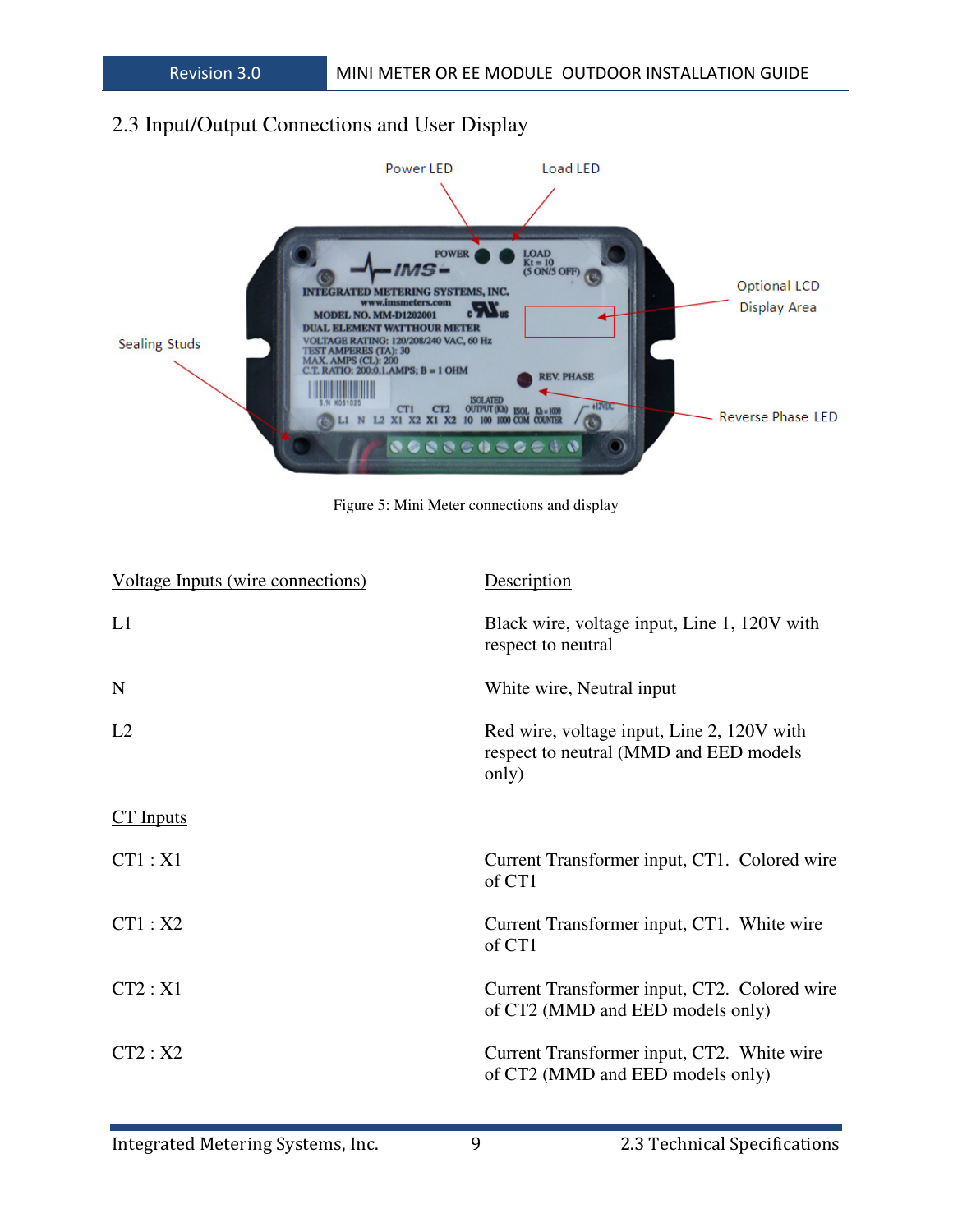| <u>Outputs</u>                                          |                                                                                                                                  |
|---------------------------------------------------------|----------------------------------------------------------------------------------------------------------------------------------|
| 10, Isolated Output $(10 \text{ Wh/P}, \text{Kh} = 10)$ | Isolated pulse output: 5 watthours on, 5<br>watthours off, referenced to ISOL COM<br><b>NOT TO BE USED FOR FIELD WIRING</b>      |
| 100, Isolated Output (100 Wh/P, Kh=100)                 | Isolated pulse output: 50 watthours on, 50<br>watthours off, referenced to ISOL COM                                              |
| 1000, Isolated Output (1 kWh/P, Kh=1000)                | Isolated pulse output: 500 watthours on, 500<br>watthours off, referenced to ISOL COM (not<br>available on models with T suffix) |
| <b>ISOL COM</b>                                         | Isolated common for 10/100/1000 isolated<br>outputs                                                                              |
| Counter (kh = $100$ or kh = $1000$ )*                   | For 12 VDC electro-mechanical counter                                                                                            |
| Counter (kh = $100$ or kh = $1000$ )*                   | For 12 VDC electro-mechanical counter                                                                                            |
| $+12$ VDC<br>(MMS and MMD models only)                  | 12 VDC output; current rating is 3 mA max.                                                                                       |

#### Table 2: I/O connections

\*Recommend IMS counter #521-001 (1 kWh models), #512-002 (0.1 kWh models), or equivalents

| <b>LED</b> Indicators   | Description                                                                                                                                                                                                                           |
|-------------------------|---------------------------------------------------------------------------------------------------------------------------------------------------------------------------------------------------------------------------------------|
| Power LED (green)       | Illuminates when the meter is supplied with<br>proper voltage                                                                                                                                                                         |
| Load LED (green)        | 50% duty cycle (at constant load) LED to<br>verify proper meter function when connected<br>to a load. At 200 watts, LED will illuminate<br>for 1.5 minutes, then turn off for 1.5 minutes;<br>with no load, LED will remain on or off |
| Reverse Phase LED (red) | Illuminates when a problem with meter<br>phasing exists. With no load, LED may be on<br>or off. See section 3.7 for CT installation<br>instructions                                                                                   |
| <b>LCD</b> Display      | Optional LCD display that shows total kWh                                                                                                                                                                                             |
|                         | Table 3: Display indicators                                                                                                                                                                                                           |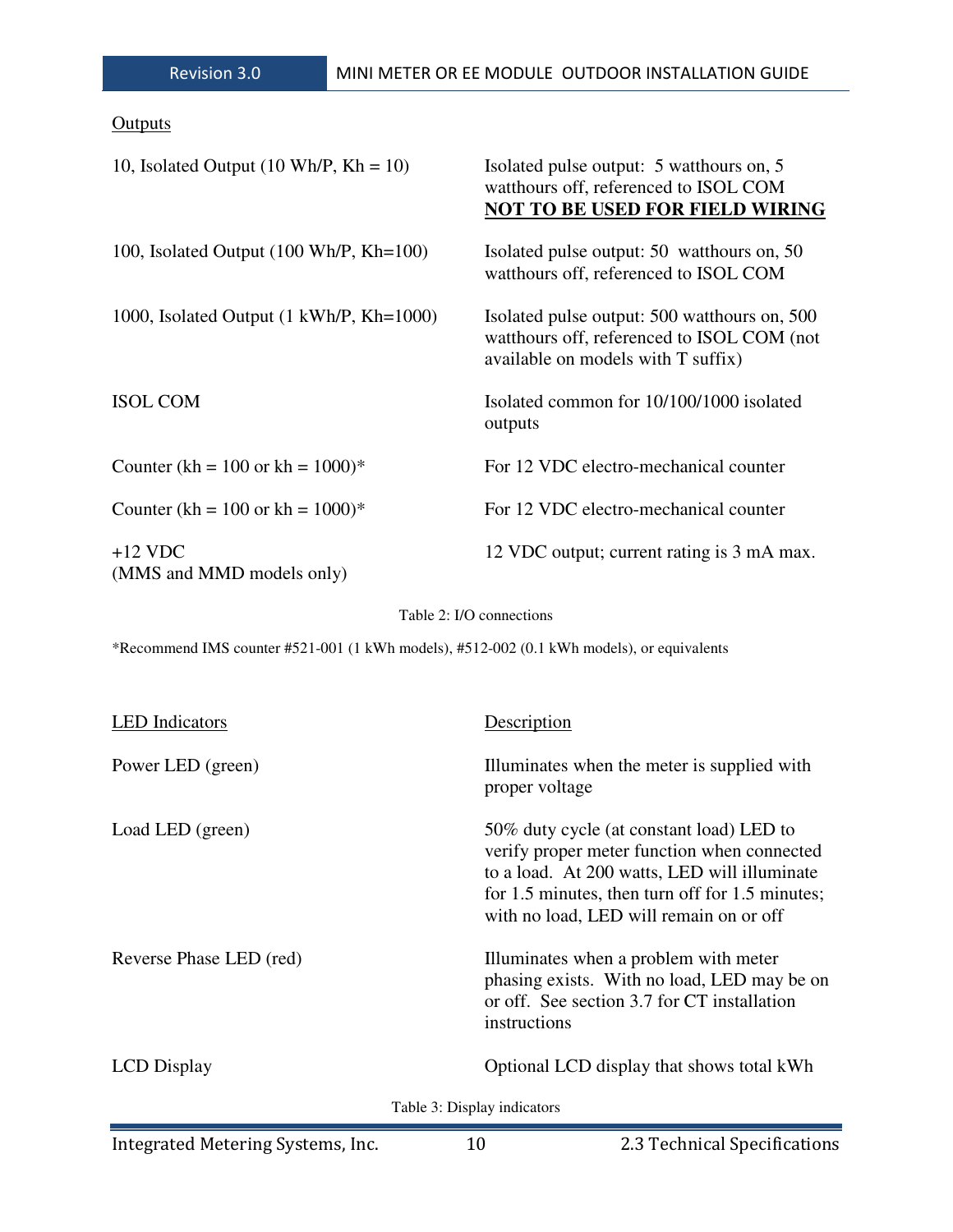#### **3. Installation Instructions**

 The following section contains installation and wiring instructions for the IMS Mini Meter or EE Module in a single meter outdoor enclosure. If technical assistance is required at any point during the installation, contact information can be found at the end of this manual. IMS is not responsible for damage to the meter caused by incorrect wiring.

### 3.1. Explanation of Warning Symbols



Indicates the need to consult the operation manual due to the presence of a potential risk.

Indicates the presence of electric shock hazards. Prior to proceeding, de-energize the circuit and consult the operation manual.

Indicates that the equipment is protected throughout by double insulation.

## 3.2 Safety Precautions

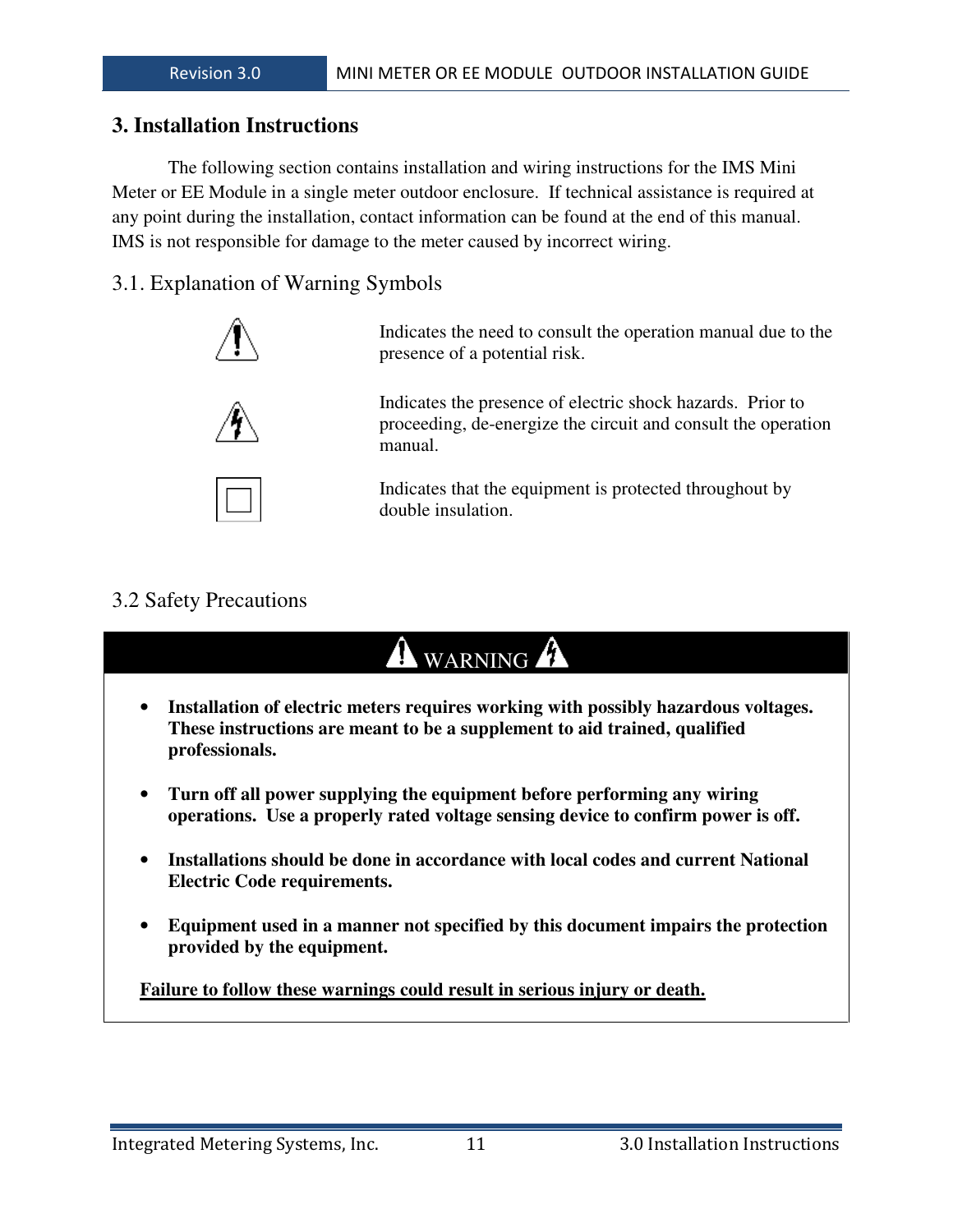#### 3.3 Preparation

1. Verify the model number and electrical specifications of the device being installed to confirm they are appropriate for the intended electrical service (see Section 2).

 2. Consult local codes for any possible permits or inspections required before beginning electrical work.

3. Ensure the conduit for the installation is flexible and non-metallic. For outdoor applications conduit and conduit fittings must be rated for UL Type 4X outdoor enclosures. Failure to use the appropriate conduit impairs the degree of equipment protection.

4. Make sure all tools to be used during installation have proper insulation ratings.

5. Look at the meter and inside the electrical panel for possible exposed wire, broken wire, damaged components or loose connections.

#### 3.4 List of Materials

- Mini Meter or EE Module small enclosure and associated mounting materials.
- Line 1, Line 2, and Neutral hook-up wires as needed for the electrical service. Wires must be 18 AWG or larger and insulated for 300 VAC min.
- Current Transformers (CTs): This product is designed for use with IMS CTs; see Section 2.2 for details.
- Flexible, non-metallic conduit and fittings; UL Type 4X for outdoor applications.

## 3.5 Mounting the Enclosure

3.5.1 Mounting Location

- Meter installations require a switch or circuit breaker as part of the building installation.
- The switch or circuit breaker must be marked as the disconnecting device for the meter.
- It is recommended that the enclosure be mounted near the disconnecting device in an area with adequate ventilation.
- The enclosure should not be positioned in a manner that makes it difficult to operate the disconnecting device.
- Ensure that the CT and voltage lead lengths (and conduit lengths) are capable of reaching the enclosure from the load center.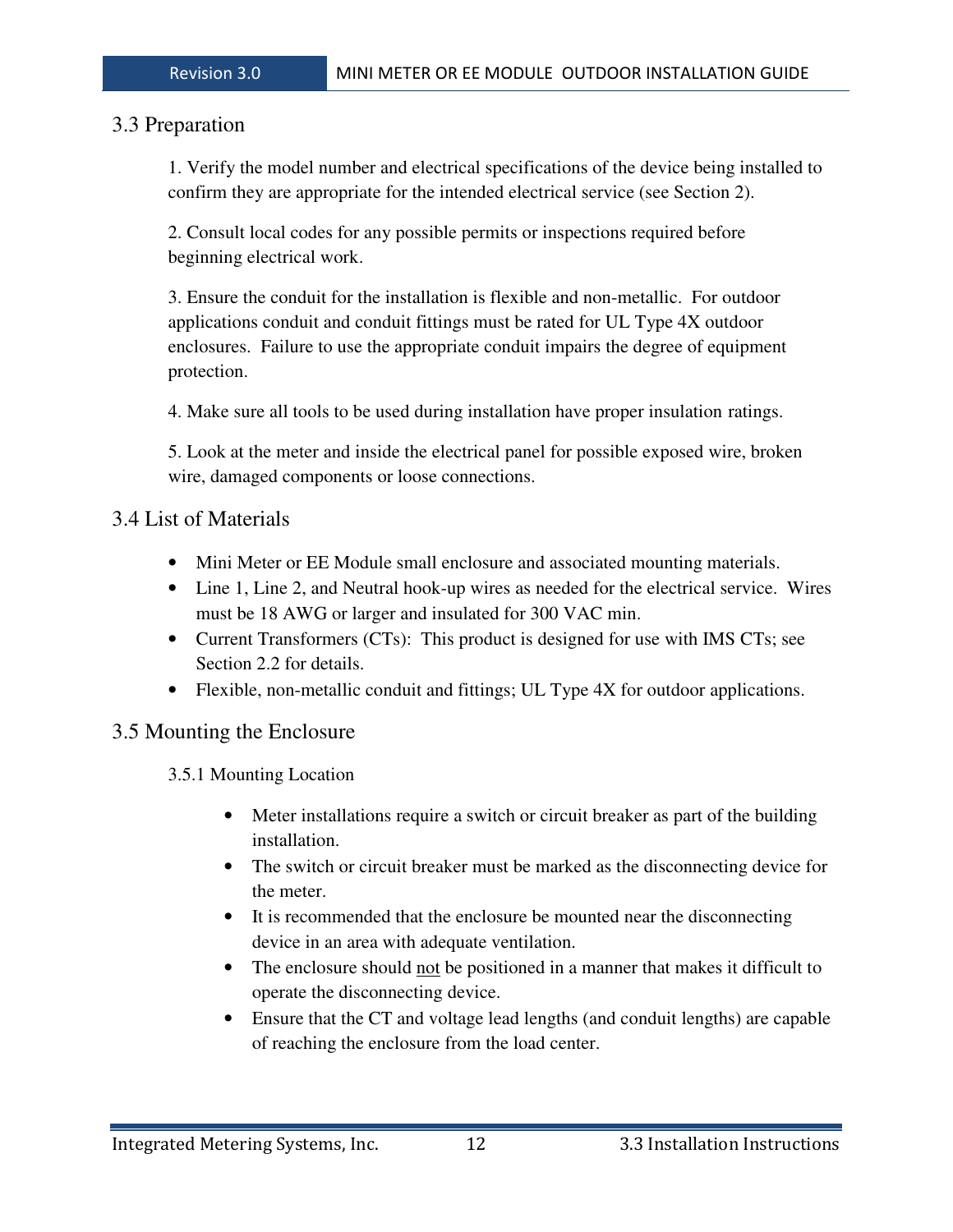- If a suitable mounting location near the load center cannot be found, additional in-line fuses or circuit breaker may be required in accordance with NEC regulations.
- 3.5.2 Drilling Conduit Holes

The bottom panel and lower half of the side panels work best for conduit opening locations in outdoor single meter enclosures. Select the location the makes wire installation easiest for the given environment. If the side panels are used, holes should be centered approximately half an inch from the bottom of the enclosure. Hole sizes must be appropriate to fittings, and large enough to fit all voltage and CT wiring (4-7 18 AWG min. wires insulated for 300 V min.). Care should be exercised to keep drill bit away from components inside the enclosure. **Type 4X conduit and fittings must be used in order to maintain the outdoor rating of the enclosure.** 

3.5.3 Mounting Procedure and Conduit Installation

1. Attach the mounting brackets to the back of the enclosure with the four provided screws as shown in Figure 6.

2. Fasten the enclosure to the selected surface via mounting holes.

3. Verify that the enclosure is not loose and that all connections are secure.

4. Attach the conduit between enclosure and load center, routing wires as necessary for later use.

5. Make sure the conduit fittings are aligned properly and tightened securely to prevent moisture from entering the enclosure (outdoor applications).





Figure 6: Mounting the enclosure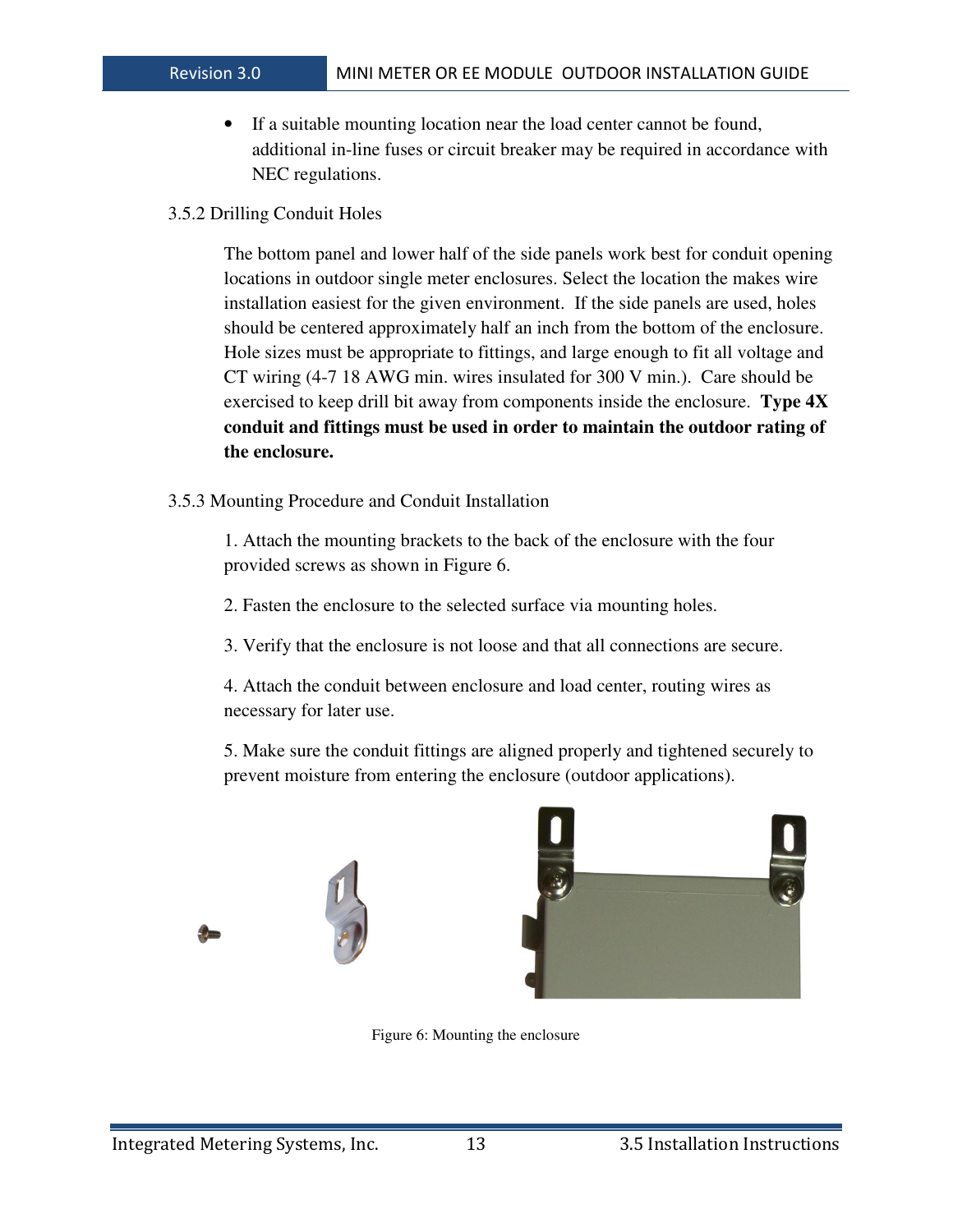## 3.6 Installation of Voltage Lines



**Check to make sure service is disconnected before any connections are made.** 

- 1. Field wired voltage connections are made to the Mini Meter terminal block. The rated torque for these terminal blocks is 4.4 in-lb, and can be used with solid and stranded copper wires, at 12-18 AWG.
- 2. Verify that branch circuit fuse specifications meet local electric codes. (See section 2.2).
- 3. Connect 18 AWG min., 300 V min. insulated wiring for Line voltages and Neutral to the appropriate locations in the breaker panel, in accordance with all national and local electrical codes; see Figure 9 for wiring diagram.
- 4. Route wires through the conduit if not already done.
- 5. Trim the wire to the appropriate length to avoid coils of excess wiring.
- 6. Strip wiring to approximately .300 inches if needed and connect to the appropriate terminals. Wires should be tightened so that they are held snuggly in place, but do not to over-tighten, as this may compress and weaken the conductor
- 3.7 Variations and Installation of Current Transformers



#### **To reduce risk of electric shock, always open or disconnect the circuit from the power distribution system of a building before installing or servicing current transformers.**



In accordance with NEC, CTs may not be installed in any panel board where they exceed 75% of the wiring space of any cross-sectional area.

General Requirements:

- Splices on the CT leads must be within the meter enclosure, not inside the conduit. IMS provided CT leads are 24 inches minimum. Wire insulation should be stripped so that the bare conductor length that connects to the meter terminal block does not exceed 0.300 inches.
- CTs should be securely fastened such that they will not slide down to live terminals.
- Wires should be tightened so that they are held snuggly in place, but do not to overtighten, as this may compress and weaken the conductor.
- Current and voltage inputs must be installed 'in phase' for accurate readings (e.g. CT1 on Line 1, CT2 on Line 2); see Figure 9.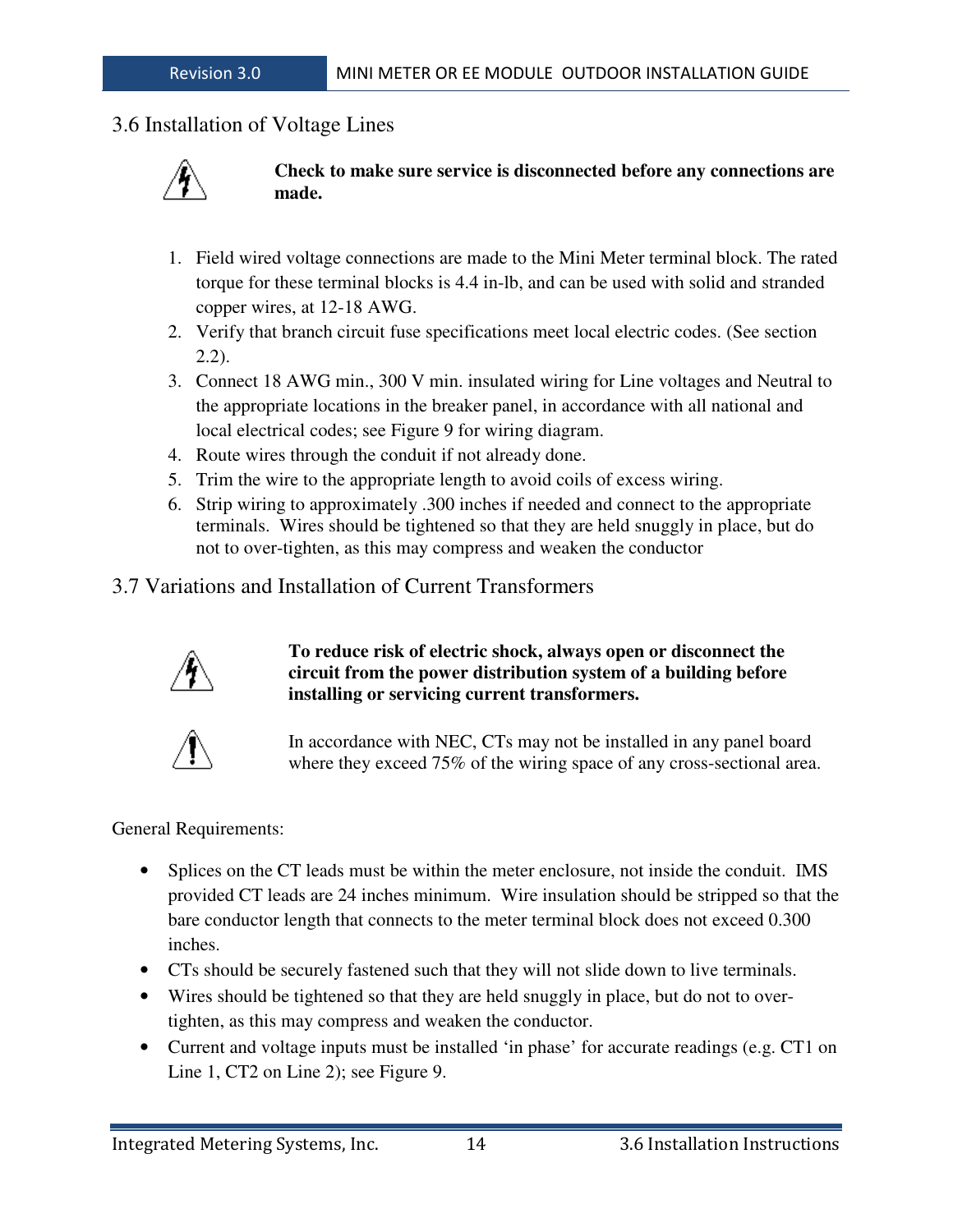#### CT Variations

• IMS solid core CTs (Figure 7): In accordance with CT label, the LINE side of CT must face incoming Line. White lead connects to X2 of CT connection (CT1:X2 or CT2:X2). Colored lead connects to X1 of the corresponding CT connection (CT1:X1 or CT2:X1).



Figure 7: IMS solid core CTs

Installing solid core CTs

- 1. Route CT wires through the conduit if not already done.
- 2. Trim the wire to the appropriate length to avoid coils of excess wiring.
- 3. At MMU, strip insulation from wires to approximately .300 inches.
- 4. Connect CT leads to the appropriate meter as described above.
- 5. With power turned off, disconnect each monitored conductor and slide on a CT, ensuring the CT is correctly oriented as noted above.
- 6. Reconnect the conductors.
- IMS split core CTs (Figure 8): The side with the white dot, H1, must face the incoming LINE. White wire connects to X2 terminal, black wire connects to X1 terminal.



Figure 8: IMS split core CTs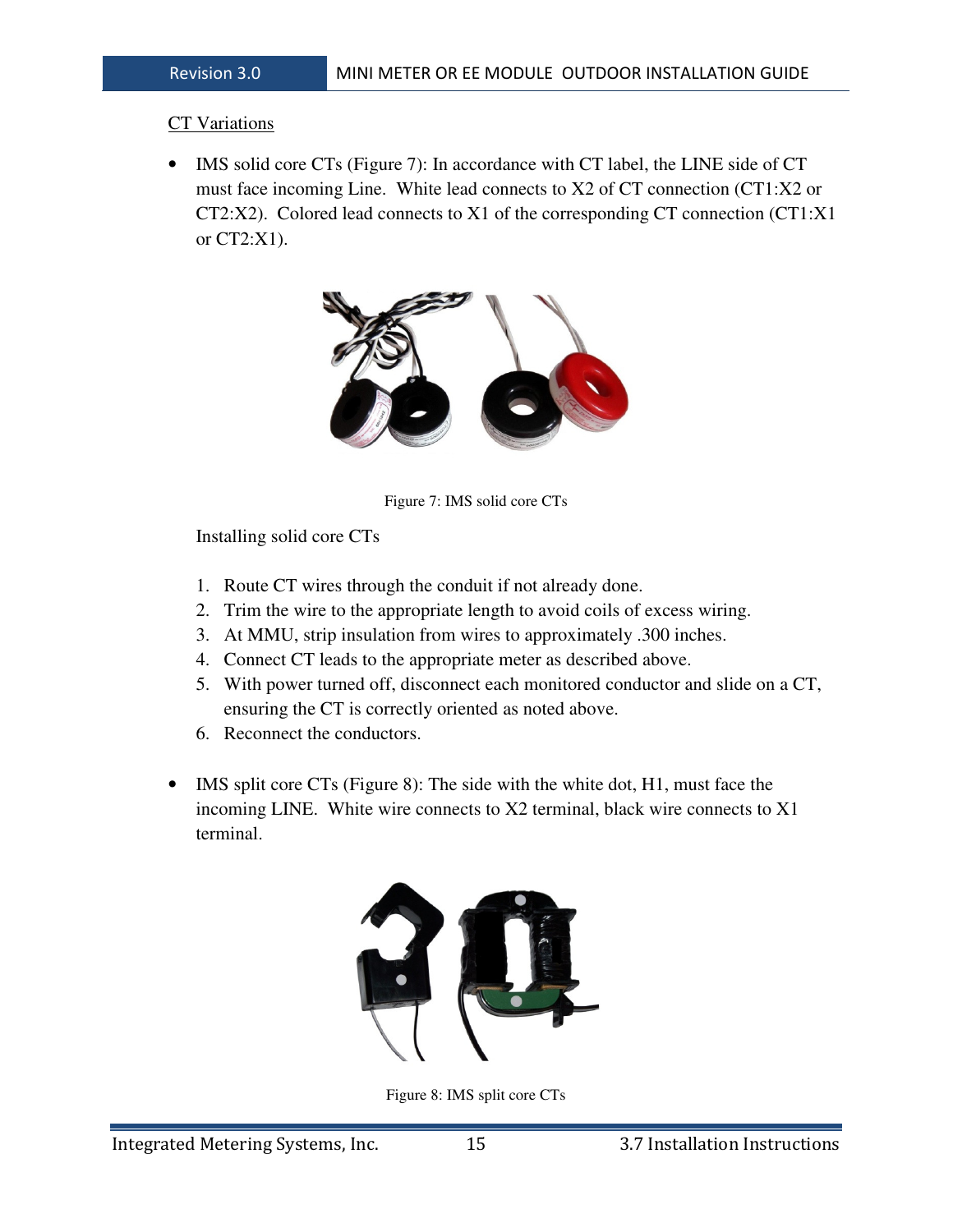Installing split core CTs

- 1. Route CT secondary wires through conduit if not already done.
- 2. Trim the wire to the appropriate length to avoid coils of excess wiring.
- 3. Strip wiring to approximately .300 inches.
- 4. Connect the CT leads to the appropriate meter as described above.
- 5. With power to the conductors turned off, place one CT around each conductor, ensuring that the white dot is facing the line side.

Failure to install CTs in the correct orientation and on the correct phase will lead to inaccurate meter readings. Figure 9 shows a wiring diagram for Mini Meters and EE Modules.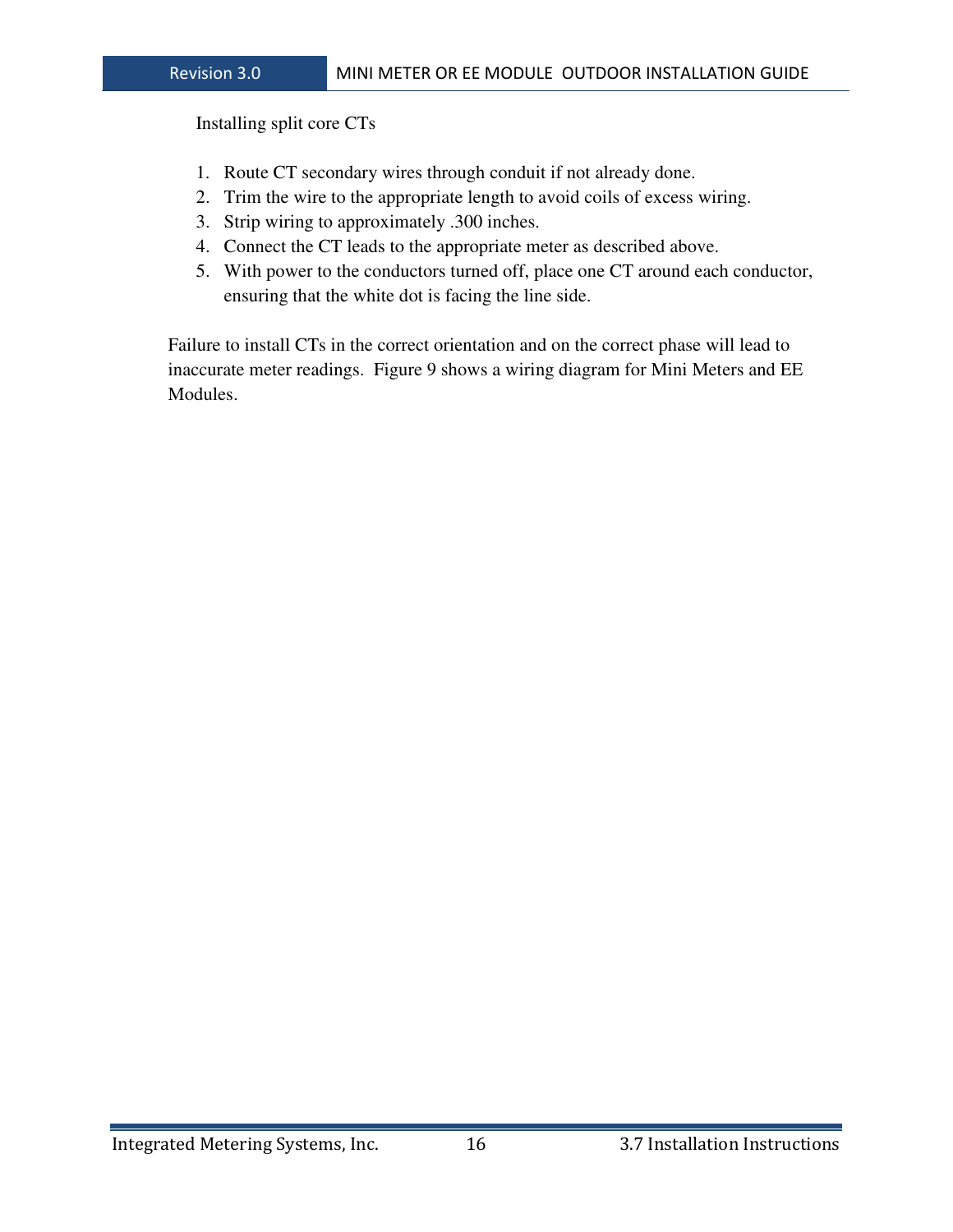

Figure 9: Mini Meter or EE Module hookup diagram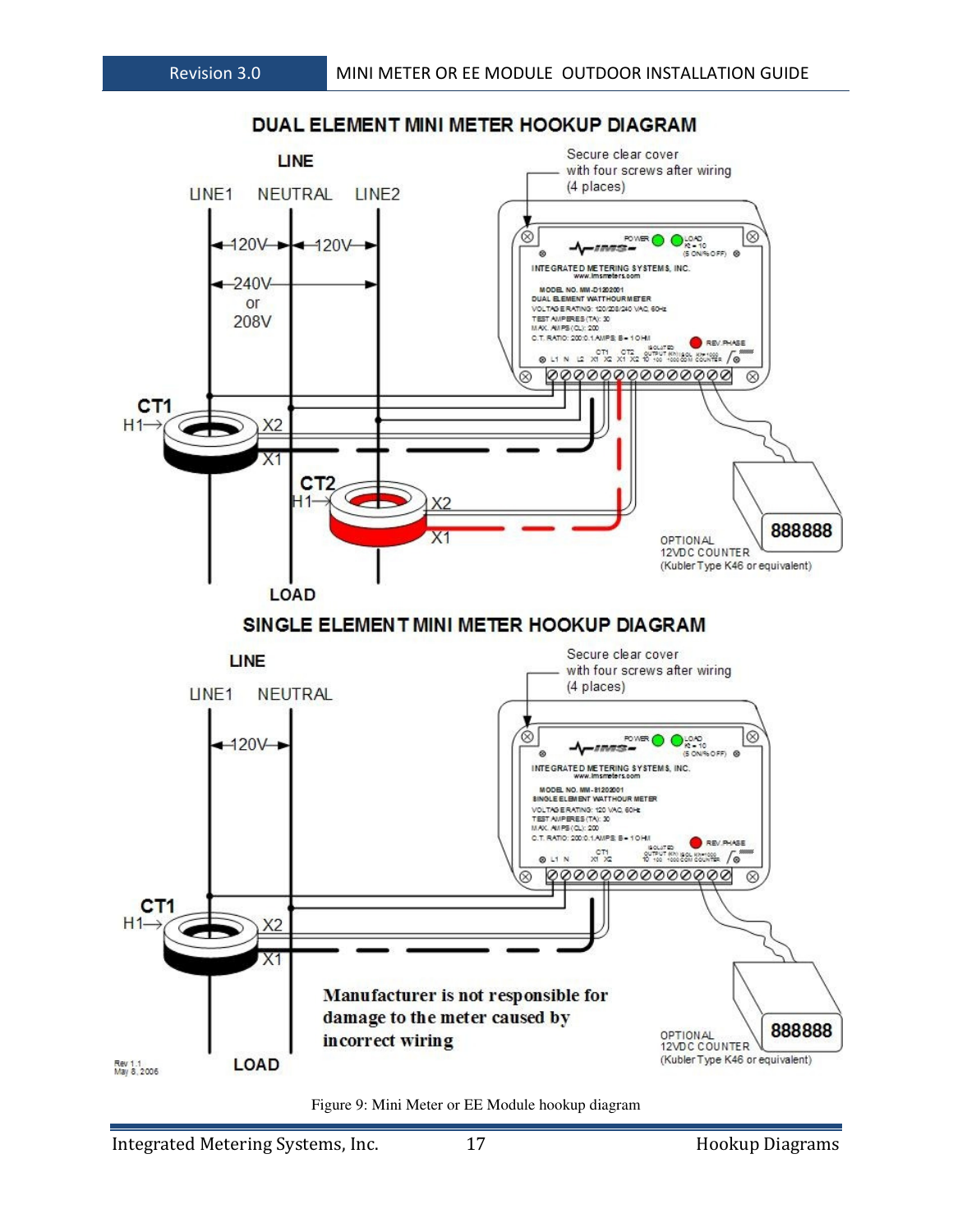#### 3.8 Testing the Installation

#### Testing Voltage

The power LED illuminates when the Mini Meter or EE Module has a proper power supply. Voltage should also be tested using an AC Voltmeter to verify that the voltage across voltage line terminals (L1 to Neutral and L2 to Neutral) is not in excess of the maximum rated voltage in section 2.2.

#### CT Reverse Phase Indicator

Mini Meters and EE Modules have a red reverse phase indicator LED as described in section 2.3. **There must be a load drawing a minimum of 1 A connected to the meter in order for the reverse phase LED to function correctly**. If a proper load is connected, and the LED is illuminated, power down the voltage supply and verify that CTs are installed correctly.

#### Load LED

The load LED is described in section 2.3. This LED should be cycling at 50% duty cycle when the meter is connected properly and a constant load is applied.

#### 3.9 Securing the Enclosure

In accordance with safety requirements, enclosures must be secured using the provided key lock once installation is complete. The purpose of the lock is to prevent access to live parts that pose potential safety risks. To install the lock, slide through the provided holes on the clamp side of the enclosure and fasten securely.

#### **4. Maintenance**

Properly installed meters with sound connections and secure conduit fittings should not require user maintenance. If the meter is functioning abnormally, consult the FAQ/Troubleshooting guide. If the answer cannot be found there, contact IMS technical support (see Section 6).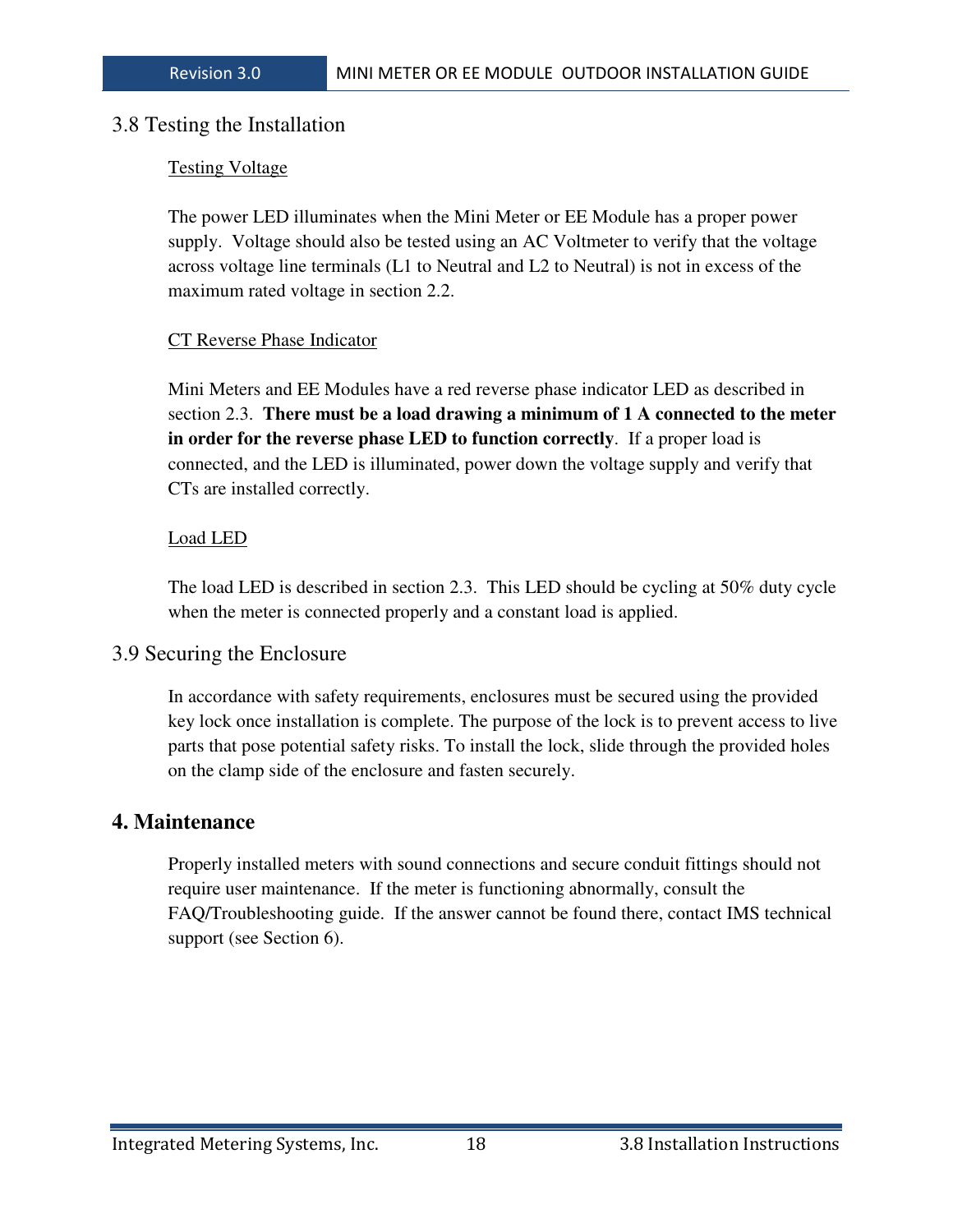## **5. Troubleshooting/FAQ**

| Problem                       | Solution                                                                                                                                                                                                                                                                                                                                                                                            |
|-------------------------------|-----------------------------------------------------------------------------------------------------------------------------------------------------------------------------------------------------------------------------------------------------------------------------------------------------------------------------------------------------------------------------------------------------|
| 1. Power LED not illuminated  | Check to make sure all connections are<br>wired according to section 3.6<br>Test the voltage being supplied to the meter<br>$\bullet$<br>using an AC voltmeter<br>With power off, remove any additional line<br>$\bullet$<br>fuses and test with ohmmeter                                                                                                                                           |
| 2. Load LED not flashing      | Verify CT connections and orientations<br>(see Section 3.7)<br>Make sure there is sufficient load to draw a<br>$\bullet$<br>significant current $(-1 \text{ A})$<br>Test the voltage being supplied to the meter<br>$\bullet$<br>using an AC voltmeter                                                                                                                                              |
| 3. Registered consumption low | Check to make sure the reverse phase LED<br>$\bullet$<br>is not on.<br>Even if the reverse phase LED is off,<br>$\bullet$<br>double-check CT orientations. One CT<br>installed in the incorrect direction doesn't<br>always illuminate the reverse phase LED.<br>Make sure that current and voltage<br>connections are in phase (see Sections 3.6)<br>and 3.7)<br>Check power connections and fuses |
| 4. Counter isn't incrementing | Verify the Load LED is working<br>On Mini Meters, verify that counter wires<br>$\bullet$                                                                                                                                                                                                                                                                                                            |

## FAQ

## **Q: Can you use additional sets of current transformers (CT's) with a submeter to accommodate more circuits?**

A: Yes, you can use up to three sets of CT's in parallel per meter. Just make sure you do not exceed the current rating per phase. Consult IMS technical support for more information (see Section 6).

## **Q: What is AMR equipment?**

A: AMR is Automatic Meter Reading equipment. This typically consists of radio transmitters, repeaters and a collector that monitors, records, and is capable of transmitting data to a third party billing service (RBC).

are connected to COUNTER terminals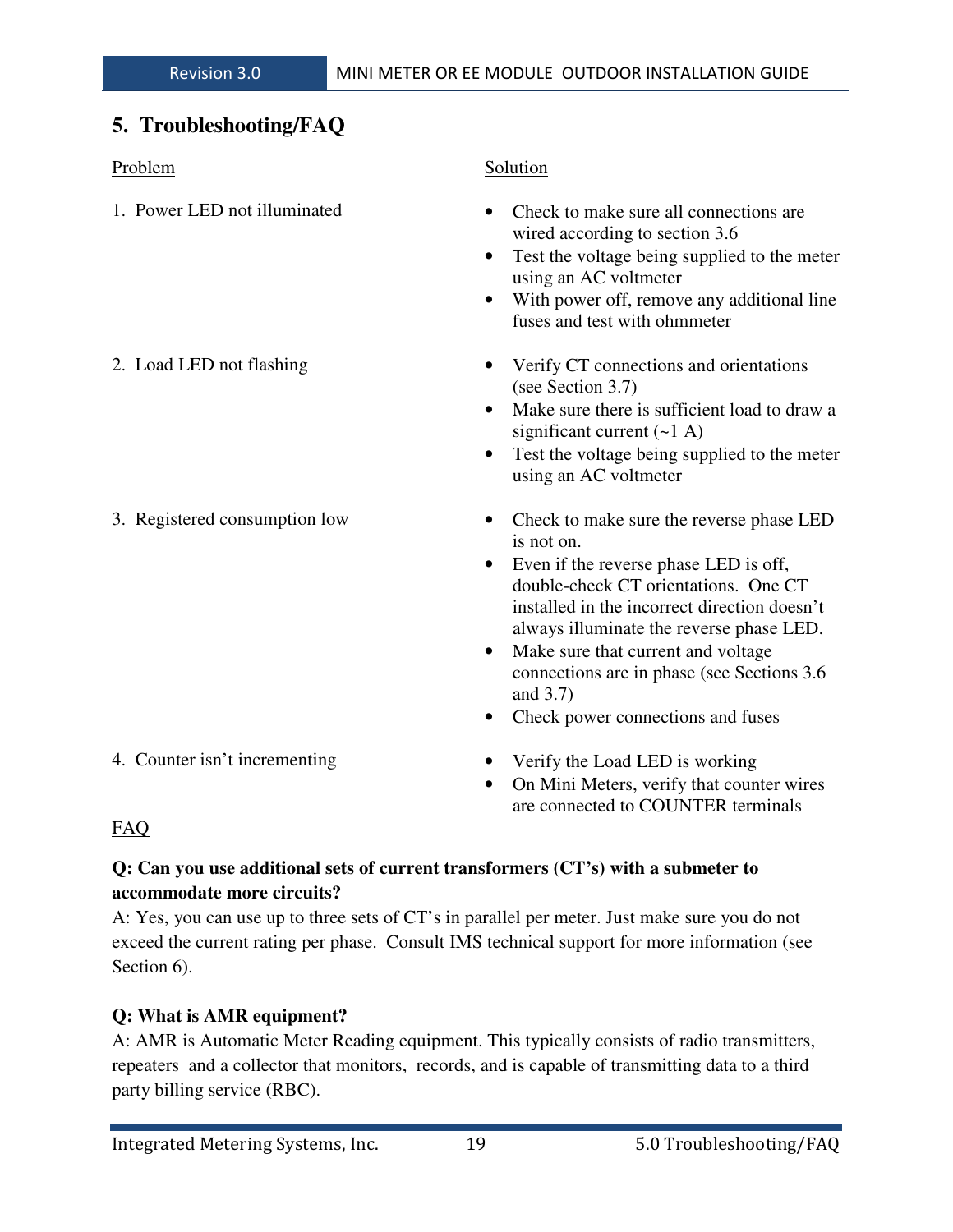### **Q: Why are the current transformers color coded (Black & white, red & white, and blue & white)?**

A: CT1 needs to monitor the same phase used to power the meter on line 1, CT2 needs to monitor the same phase used to power line 2. Color coding helps the installer maintain correct phasing.

### **Q: I accidentally installed my CTs backwards; can I switch the X1 and X2 terminal connections instead of flipping the CT?**

A: Meters are tested and approved for accuracy with CTs installed in the correct orientation. Installing CTs backwards and inverting the terminal connections has a slight affect on meter accuracy.

#### **Q: Can the meters be tampered with after installation?**

A: All of the IMS meter enclosures provide a loop for padlocks or other tamper evident equipment. The displays are all non-resettable.

#### **Q: Can voltage input wires and current transformer secondary leads be routed through the same conduit?**

A: Yes, provided you are using IMS supplied CTs. Alternate CTs must have a 0.1 A max secondary rating and 18 AWG min. wires with at least 300 VAC insulation rating.

#### **Q: Can digital output wires be routed through the same conduit as voltage input and current sensing wires?**

A: No. In accordance with NEC and UL requirements, Class 2 wiring (digital outputs) must be separated from Class 1 wiring.

#### **Q: I still can't get my meter to work, what now?**

A: Contact technical support via phone or on our website given in the following section.

#### **6. Contact Information**

 Integrated Metering Systems, Inc. 11701 S. Belcher Rd., Suite 123 Largo, FL 33773 Phone: 727-539-1813 Toll Free: 800-488-3594 On the web: http://www.imsmeters.com/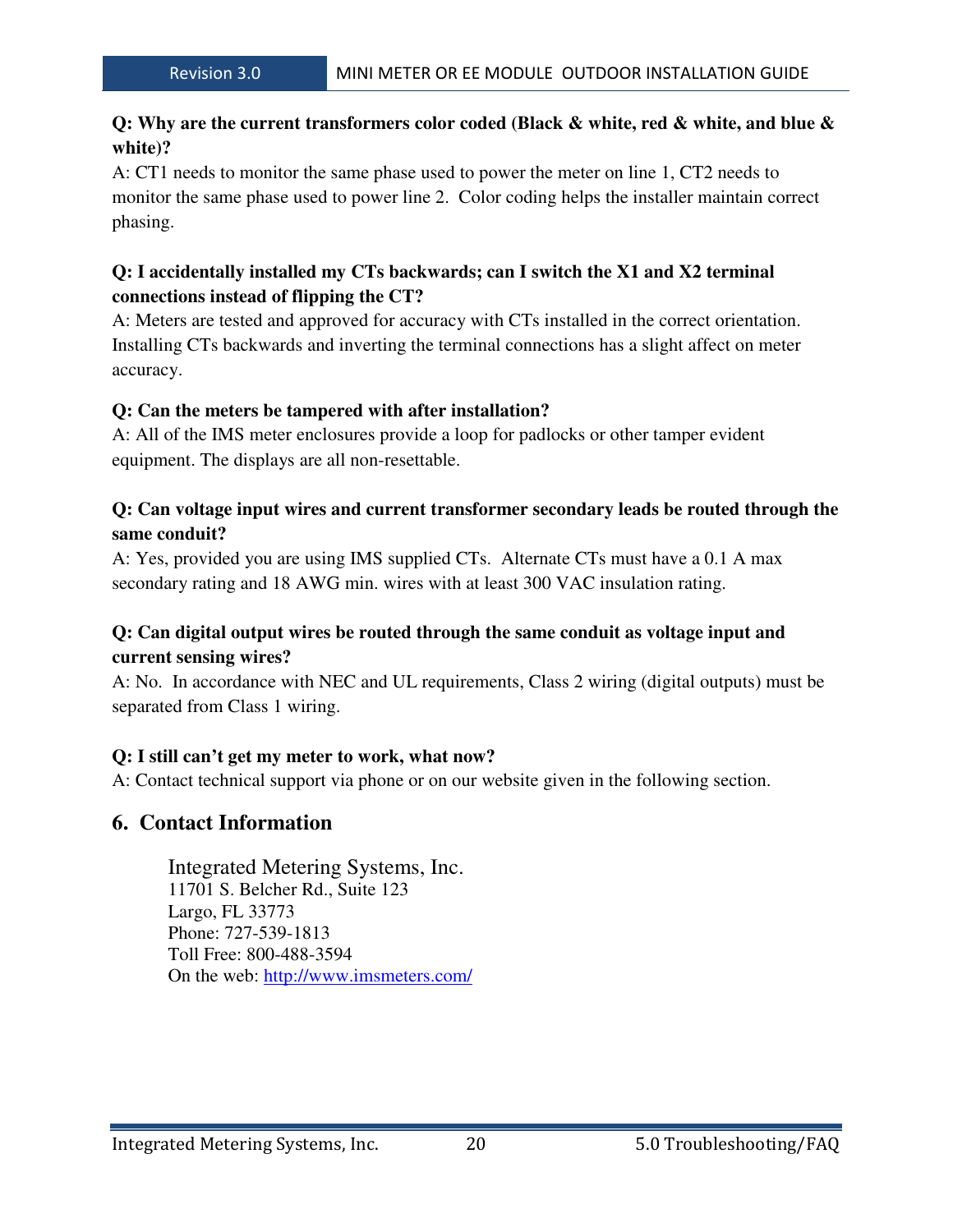#### 7. **Returned Material Policy**

After acceptance, all sales of meters are final. IMS, in its sole discretion, authorizes product returns in appropriate circumstances, subject to such conditions as IMS may specify. Any such return is subject to the express prior authorization and approval of IMS. Buyer must notify IMS at 800-488-3594 (telephone) or 727-539-1984 (fax) and request a Returned Material Authorization Number (RMA Number) and state the specific reason for return. Unauthorized returns will not be accepted.

When requesting an RMA Number please supply the following information:

- 1. Distributors name and address
- 2. Model number of meter
- 3. Original purchase order number
- 4. Reason for return

All paperwork and boxes must be marked with an RMA number issued by IMS. All authorized returned materials must be shipped freight prepaid to IMS to the address specified below. IMS is not responsible for uninsured packages or packages lost by your carrier.

Integrated Metering Systems (IMS) 11701 S Belcher Rd., Suite 123 Largo, FL 33773

All returns are subject to a handling/restocking charge, except for product shipped in error or products under warranty. All charges (modification, repair, restock etc) related to returned products will be determined by IMS upon evaluation. All shipping costs are the responsibility of the buyer.

#### **METERS RETURNED FOR CREDIT\***

| Replacement meter ordered                                                                                                                    | 0% Restock Charge  |
|----------------------------------------------------------------------------------------------------------------------------------------------|--------------------|
| • RMA Number requested by stocking distributor for credit must be<br>accompanied by a purchase order for material of equal or greater value. |                    |
| NO replacement meter ordered                                                                                                                 | 25% Restock Charge |

#### **METERS RETURNED FOR REPAIR (STILL UNDER WARRANTY)\***

No defects found  $$75.00$  evaluation charge Defects not covered under warranty Charges upon evaluation Defects found covered under warranty No Charge

#### **METERS RETURNED FOR EVALUATION (NO LONGER UNDER WARRANTY)\***

Evaluation charge of \$75.00 applies Other charges will apply depending on evaluation by IMS

\*Prices are as of May 01, 2009 and subject to change